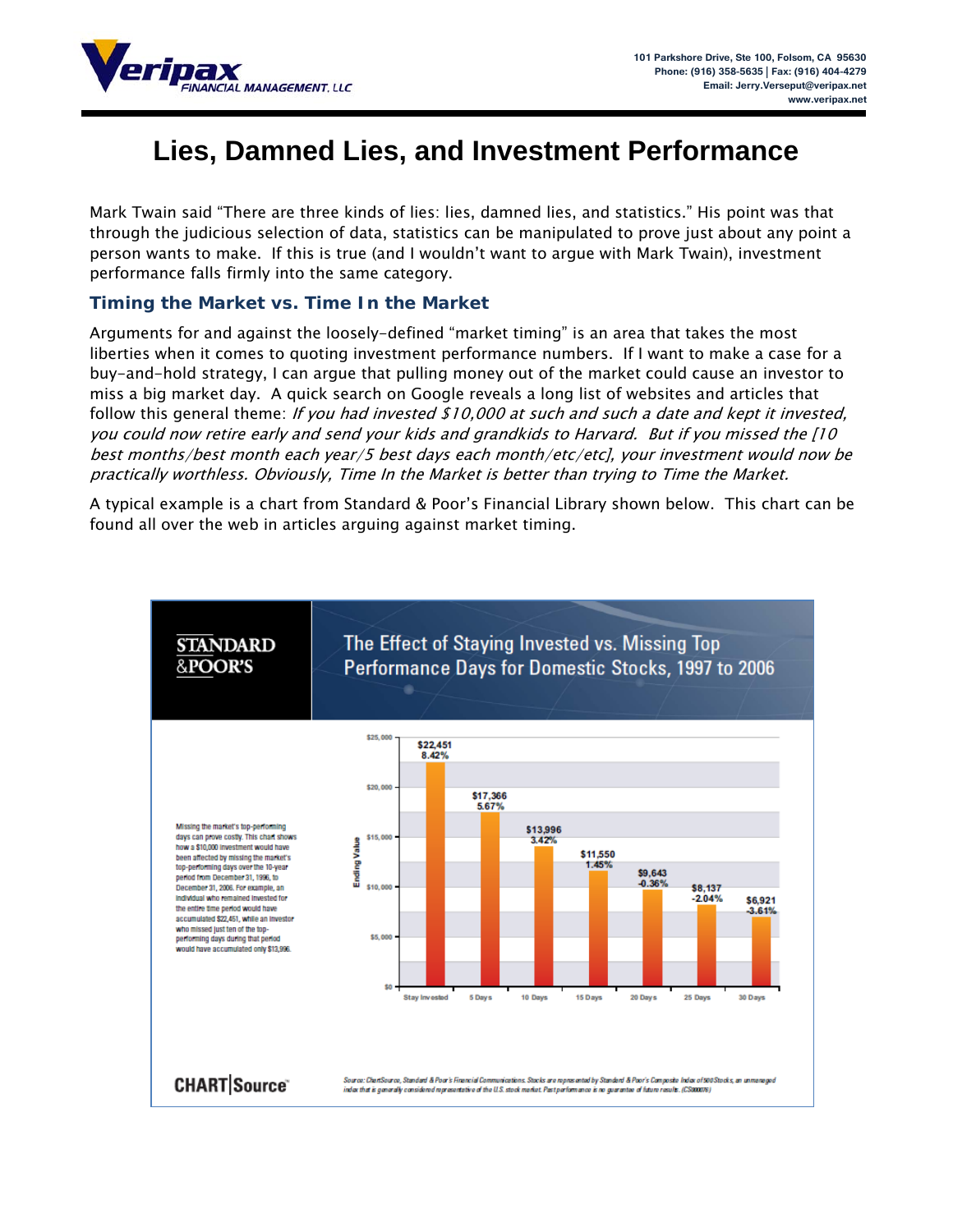

The chart is pretty impressive, showing a \$10,000 investment growing to \$22,451 with a buy-andhold approach, and shrinking to \$6,921 if your timing system was so bad that you missed the 30 best days. The conclusion stated on the left side of the slide says "Missing the market's top performing days can be costly". But isn't creating a system that only misses the best performance days somewhat arbitrary? If arguing *against* a timing system that somehow manages to miss the best performance days is valid, then arguing *for* a system that misses the worst performance days should be equally valid. The problem is that missing the worst days is even more impressive. The results of the \$10,000 investment are shown below.



## **Buy & Hold Advantage?**

The point here is not to argue for market timing (I'll do that in other articles), but to recognize that setting up an arbitrary and ridiculously bad straw-man performance system and then using it to justify a strategy would certainly make Mark Twain skeptical.

## **Historical Return Of the Stock Market is x%**

The superior long-term performance (or lack of performance) of stocks is often used to justify portfolio allocations, indexing, actively-managed mutual funds, etc. After all, U.S. stocks have returned an average of 10.3% per year. Or they have been flat for over 4 decades when adjusted for inflation and excluding dividends. Or they have underperformed bonds. All of these statements are true in the right context and with enough disclosure. The long-term performance of stocks is a wonderful and dangerous tool because there are so many degrees of freedom with which to play. If I want a good long-term number, I can start my performance analysis in 1908 and end it in 2007. However, if I start in 1929 and end in 2008, I get a very different number. Going back to using stock performance to justify the buy-and-hold argument, the DJIA has had a couple of periods that work very well to support buy-and-hold. From 1943 to 1962, the DJIA had an average return of about 8.2%, and from 1982 to 2000 the return was around 12.9%. However, 1900-1943 (2.3% annual return), 1962-1982 (2.4% per year), and 1996 to 2009 (0%) could all be used to argue the exact opposite point. I recently saw a chart of the DJIA adjusted for inflation and excluding dividends. When looking at the market this way, the market is currently at about the same level it was in 1966. Even more interesting was that you could draw a straight line on the chart between 1929 and 1992. This data could be used to justify market timing, or a bond portfolio, or real estate investing…you name it. Now many may argue that you can't disregard dividends (although lately there are an awful